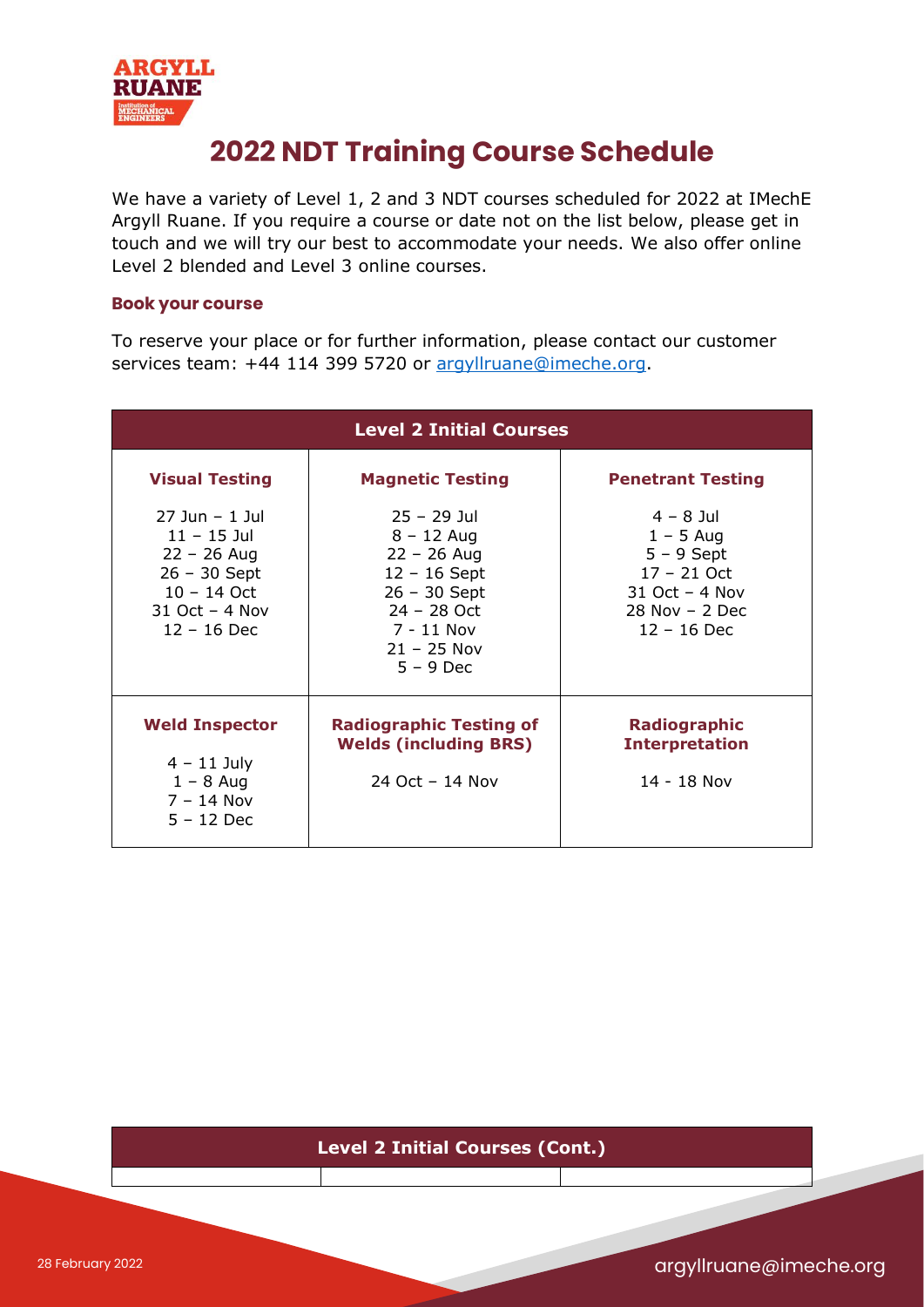

| <b>Ultrasonic Testing of</b>                                                                                                                 | <b>Phased Array</b>                                                                                                                                                       | Time of Flight Diffraction*                                                                                                                                               |
|----------------------------------------------------------------------------------------------------------------------------------------------|---------------------------------------------------------------------------------------------------------------------------------------------------------------------------|---------------------------------------------------------------------------------------------------------------------------------------------------------------------------|
| <b>Welds</b><br>$4 - 27$ July<br>18 July - 10 Aug<br>15 Aug $-7$ Sept<br>$5 - 28$ Sept<br>26 Sept - 19 Oct<br>17 Oct - 9 Nov<br>$7 - 30$ Nov | $8 - 25$ Aug<br>31 Oct - 17 Nov                                                                                                                                           | $12 - 23$ Sept<br>10 Oct – 21 Oct                                                                                                                                         |
| $28$ Nov - 21 Dec                                                                                                                            | *We tend to run multiple PAUT<br>courses per year and we tailor<br>this towards student needs.<br>Please contact us on<br>ArgyllRuane@imeche.org for<br>more information. | *We tend to run multiple TOFD<br>courses per year and we tailor<br>this towards student needs.<br>Please contact us on<br>ArgyllRuane@imeche.org for<br>more information. |
| <b>Eddy Current Testing</b><br>of Welds                                                                                                      | <b>UT Supplementary</b><br>3.7/3.8/3.9                                                                                                                                    | <b>Refreshers /</b><br><b>Recertification Exams</b>                                                                                                                       |
| $17 - 27$ Oct<br>$21$ Nov - 1 Dec                                                                                                            | Run weekly, please contact<br>for dates to suit you                                                                                                                       | Run regularly, please contact<br>for dates to suit you                                                                                                                    |

## **Level 1 Initial Courses**

#### **Weld Inspector**

## **Eddy Current Testing of Welds**

27 – 29 June 3 - 5 Oct 21 – 23 Nov 19 – 21 Dec

17 – 21 Oct 21 – 25 Nov

## **NDT Appreciation**

30 Aug – 1 Sept 10 – 12 Oct 16 – 18 Nov

argyllruane@imeche.org